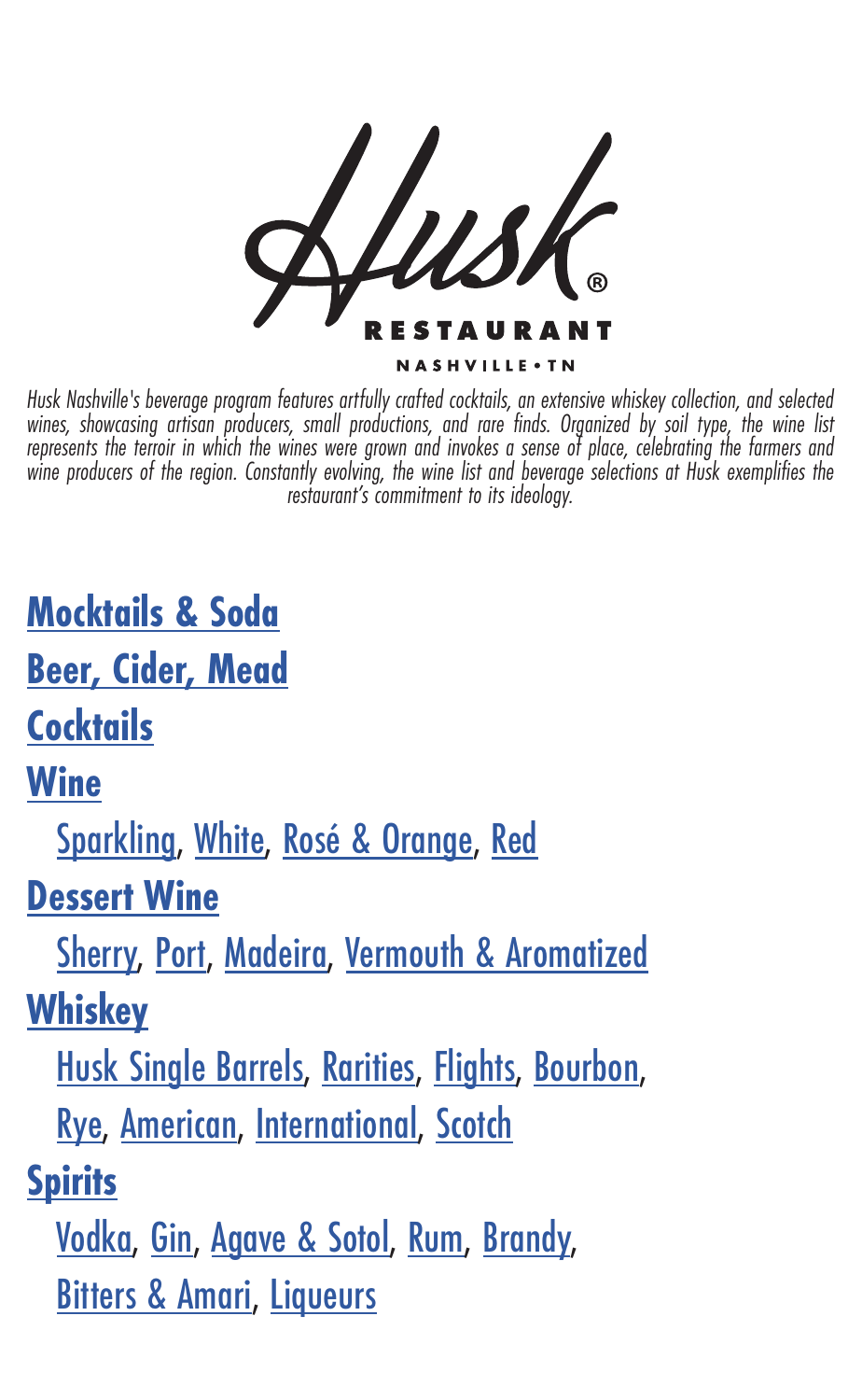# <span id="page-1-0"></span>*Southern Beer, Cider, and Mead*

*The boom in the quality over quantity brewing landscape over the last several years has made serving a multitude of Southern beers not only a possibility, but also a responsibility. We seek out like-minded thinkers that focus on quality products and aspire to have a balanced array of styles for each and every palate.* 

| <b>Harding House</b> "Jimmy Red"<br>Lager   Nashville, TN   5.0 ABV   12oz bottle                 | 7  |
|---------------------------------------------------------------------------------------------------|----|
| <b>Harding House</b> "Open Table"<br>Hibiscus Blonde Ale   Nashville, TN   5.4 ABV   12oz bottle  | 7  |
| <b>Monday Night Brewing</b> "Dr. Robot"<br>Blackberry Lemon Sour   Atlanta, GA   5 ABV   12oz can | 6  |
| <b>Blackberry Farm</b> "Classic Saison"<br>Belgian Ale   Walland, TN   6.3 ABV   12oz can         | 7  |
| Southern Grist "Teal"<br>IPA   Nashville, TN   5.6 ABV   16oz can                                 | 10 |
| <b>Black Abbey</b> "The Forty Four"<br>Porter   Nashville, TN   4.8 ABV   12oz can                | 7  |
| <b>Isastegi</b> Sagardo Naturala<br>Basque Cider   Tolosa, Spain   6.0 ABV   12oz can             | 12 |
| Honeytree "Basic Batch"<br>Mead   Nashville, TN   11.0 ABV   5oz pour                             | 15 |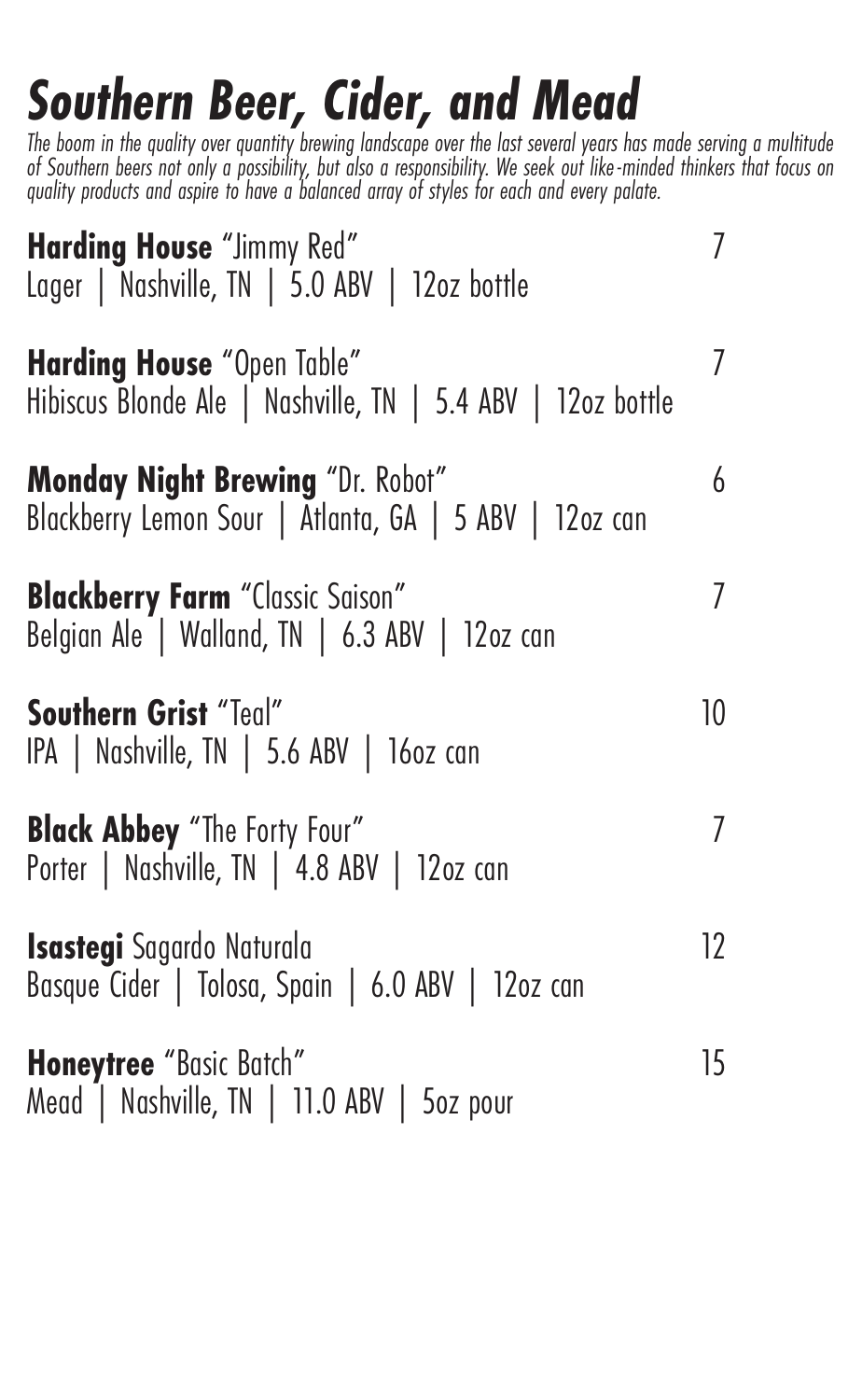# <span id="page-2-0"></span>*Husk Cocktails*

*Depending on the time and place, we allow the bounty of what's in front of us to influence our drinks. Our bar*  is outfitted with an ever-changing menu rooted in classic cocktails and tippling traditions, all while mirroring the *restaurant's commitment to seasonality. A stroll through the garden, talk with a farmer or smell of what's cooking in the kitchen can conjure up a moment of inspiration. We try to take those moments, the smell, the thought, the revelation and put it in a glass for our guests to enjoy. Cheers!*

#### **Cruel Summer** 16

Vodka, Jasmine Tea, Mead, Soda

#### **Strange Brew 16 and 16 and 16 and 16 and 16 and 16 and 16 and 16 and 16 and 16 and 16 and 16 and 16 and 16 and 16 and 16 and 16 and 16 and 16 and 16 and 16 and 16 and 16 and 16 and 16 and 16 and 16 and 16 and 16 and 16 an**

Cold Brew Amaro, Crema Coffee Cordial, Vanilla, Nutmeg

#### **Step Into My Groove** 17

Bourbon, Sarsaparilla Shrub, Mint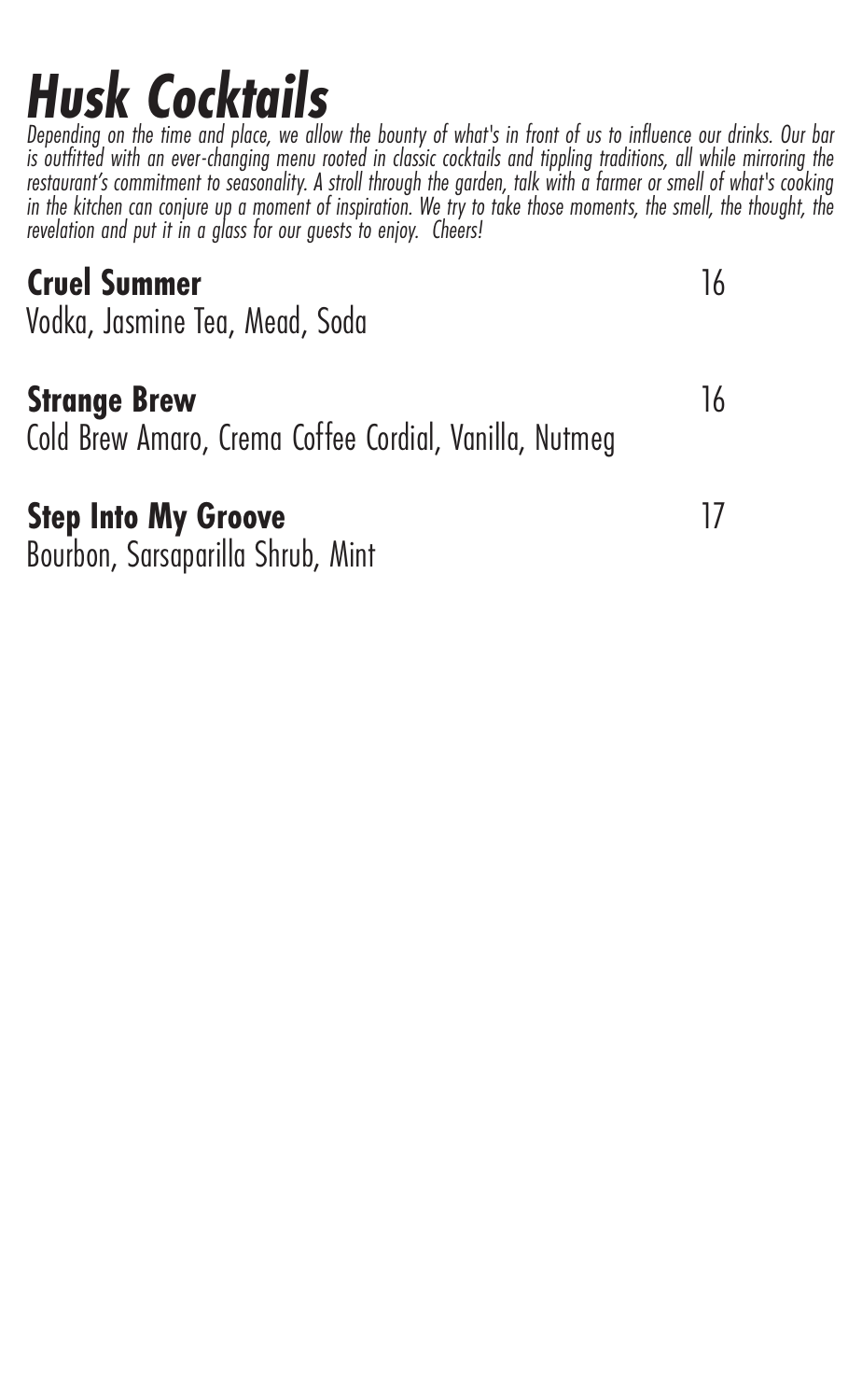# <span id="page-3-0"></span>*Amendment XVIII*

*Party like it's January 17, 1920, or as many imbibing intellectuals know it as- Prohibition! Inspired creations without the hangover.*

# **Mocktails**

| <b>Glass is Greener</b><br>Green Tomato, Lemon, Savory Tonic   | 7 |
|----------------------------------------------------------------|---|
| <b>HUSK Lemonade</b><br>Peach, Herbs from the Garden, Sea Salt | 7 |
| <b>Sodas</b>                                                   |   |
| 18.21 Ginger Beer<br>Atlanta, GA                               | 4 |
| <b>Abita</b> Root Beer<br>Covington, LA                        | 5 |
| <b>Cannonborough Honey Basil</b><br>North Charleston, SC       | 6 |
| <b>Nehi</b> Grape<br>Plano, TX                                 | 6 |
| <b>Nehi</b> Orange<br>Plano, TX                                | 6 |
| Dr. Enough Lemon-Lime<br>Johnson City, TN                      | 6 |
| <b>Mexican Coke</b>                                            | 4 |
| <b>Mexican Sprite</b>                                          | 4 |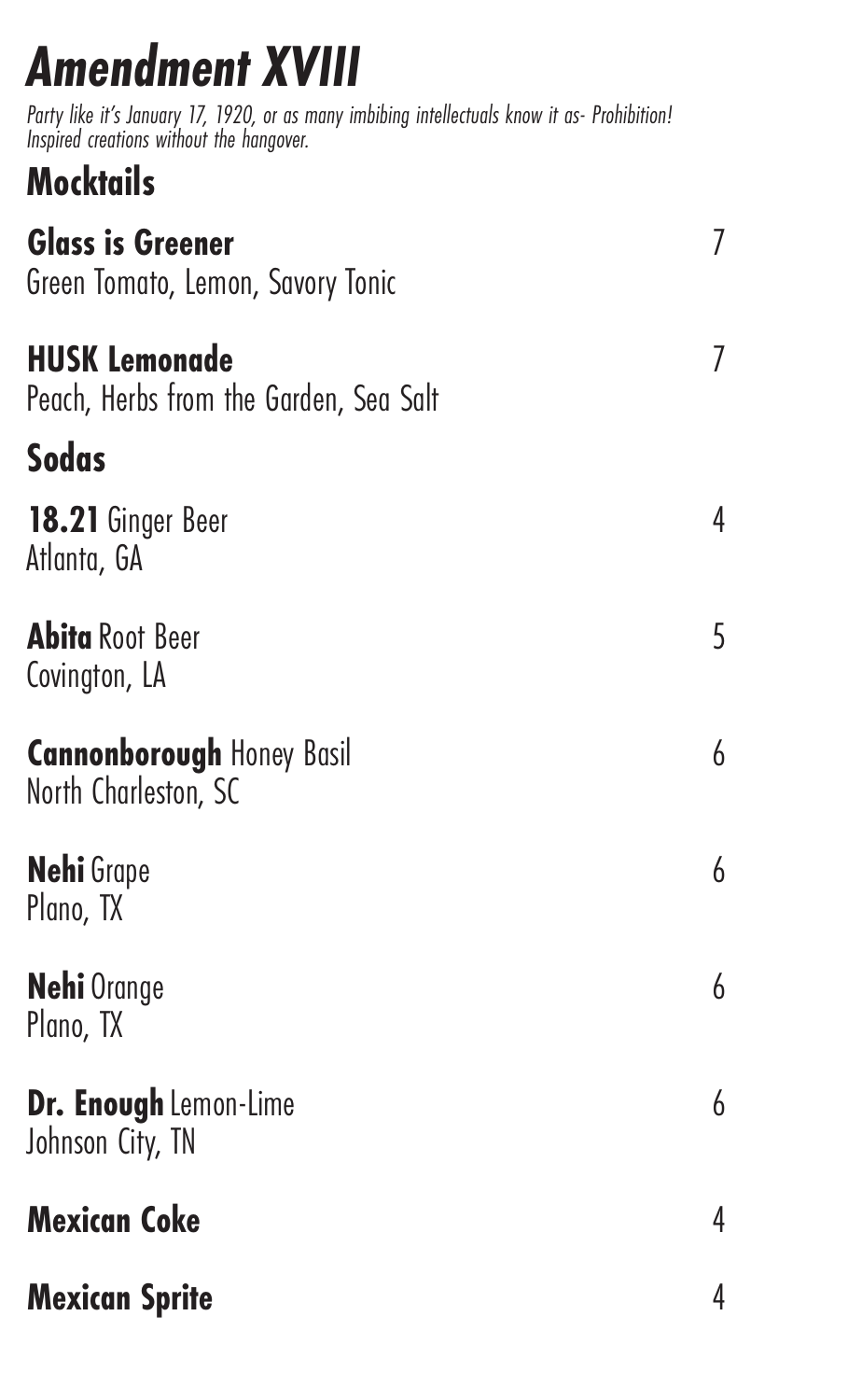# <span id="page-4-0"></span>*HUSK Wine*

*As an agricultural product, grapes show a breadth of characteristics from the place in which they are grown. Starting from the ground up, the soil is the foundation that creates the backbone for all grapes. Detailed below are the profiles of each soil type and the particular complexities they can attribute to a wine*.

# **Soil Type**

**Alluvial** (sand, clay, gravel, silt/loess, loam) soils have good water and nutrient retention, which can translate into a more opulent style of wine. Throughout the world, these are the most prolific vine soils and a good place to look for more fruit-forward, approachable and juicy wines.

**Sedimentary** (limestone, chalk, silex/flint) rock soils are made from solidified mineral or organic deposits. These soils work like a sponge, wicking water away and storing it as reserves for the vines when water is scarce. Highly valued in cool climates because of its heat reflection capabilities, this is a good place to look for bright, balanced, mineral-driven wines and bubbles!

**Metamorphic** (slate, schist, gneiss) rock soils are formed under pressure from another type of rock, with many color variations and mineral make-up. Dark colors retain and radiate heat, contributing to ripening, helping develop color and more interesting flavors in grapes. Wines can have an underlying mineral quality and can be quite powerful, yet balanced.

**Igneous** (volcanic, basalt, pumice, granite) rock soils are formed by lava flows above and below the earth's surface. Volcanic soil is formed from molten lava and ash deposited from the earth's surface. Granite is a plutonic rock formed deep under the earth's surface. Resulting wines are typically powerful with an earthy, ashy element, often savory and complex.

# **Angel Oak Wines**

The owners of Husk are proud to present The Angel Oak, wines created and bottled in our own vineyard located in picturesque Valle de Uco, one of the world's most extraordinary wine regions located just South West of Mendoza, Argentina. We make a white Torrontes, a dry French style Rosé, Premium level Malbec and Assemblage (Blend) and 'Reserva' level Malbec and Assemblage (Blend) with extended aging. Consistently a 90-plus rating by Wine Enthusiast, Wine Spectator and James Suckling.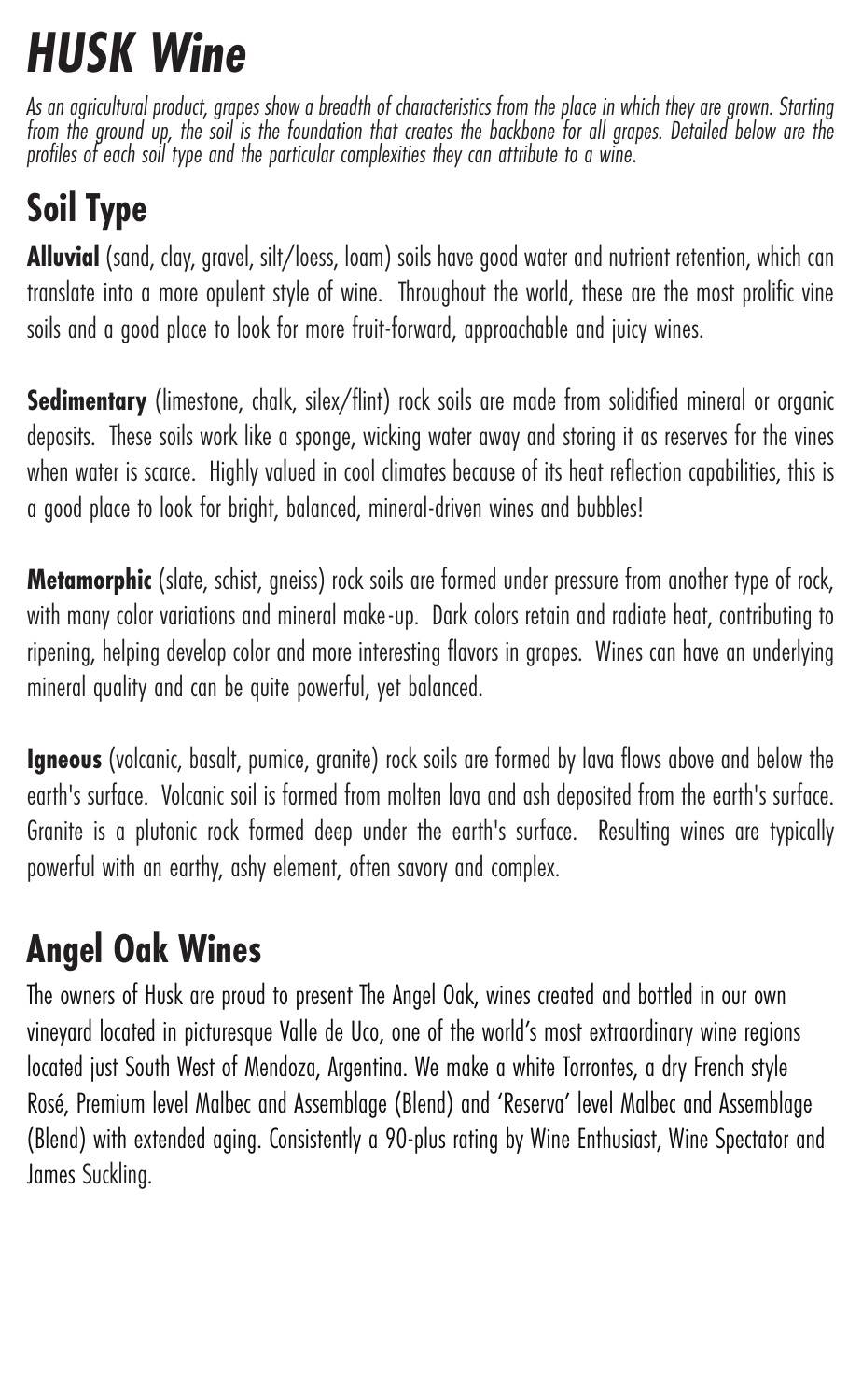<span id="page-5-0"></span>

| <b>Sparkling Wine</b>                                                                                 | GL | BT  | Soil |
|-------------------------------------------------------------------------------------------------------|----|-----|------|
| Reventós i Blanc 'de Nit' Rosé   Catalonia, Spain 2019<br>Xarel-lo, Macabeu, Parellada, Monastrell    |    | 60  | S    |
| SoloUva 'Brut'   Franciacorta, Lombardy, Italy NV<br>Chardonnay                                       |    | 98  | A    |
| Domaine Pierre Richard Crémant du Jura   Jura, France NV<br>Chardonnay                                | 16 | 70  | S    |
| Birichino Pétulant Naturel Rosé   Santa Clara Valley, California 2020<br>Pinot Noir                   |    | 75  | A    |
| Milan Nestarec 'Danger 380 Volts'   Moravia, Czech Republic 2020<br>Müller Thurgau, Muscat, Neuberger |    | 95  | A    |
| <b>Il Mostro</b> 'Ragana'   Chieti, Italy 2020<br>Pecorino, Riesling                                  |    | 60  | A    |
| <b>Henri Dosnon</b> 'Brut Sélection'   Champagne, France NV<br>Pinot Noir, Chardonnay                 |    | 130 | S    |
| <b>Pierre Moncuit</b> 'Grand Cru Rosé Brut'   Champagne, France NV<br>Chardonnay, Pinot Noir (Rosé)   |    | 182 | S    |
| <b>Barnaut à Bouzy</b> 'Grand Cru Blanc de Noirs Brut'   Champagne, France NV<br><b>Pinot Noir</b>    |    | 180 | S    |
| Krug 'Grand Cuveé 170éme Édition '   Champagne, France NV<br>Pinot Noir, Chardonnay, Pinot Meunier    |    | 600 | S    |
| Barry Family Cellars 'Pet Gnat' Petillant Wine   Finger Lakes, NY 2020<br>Leon Millot (Rosé)          |    | 73  | A    |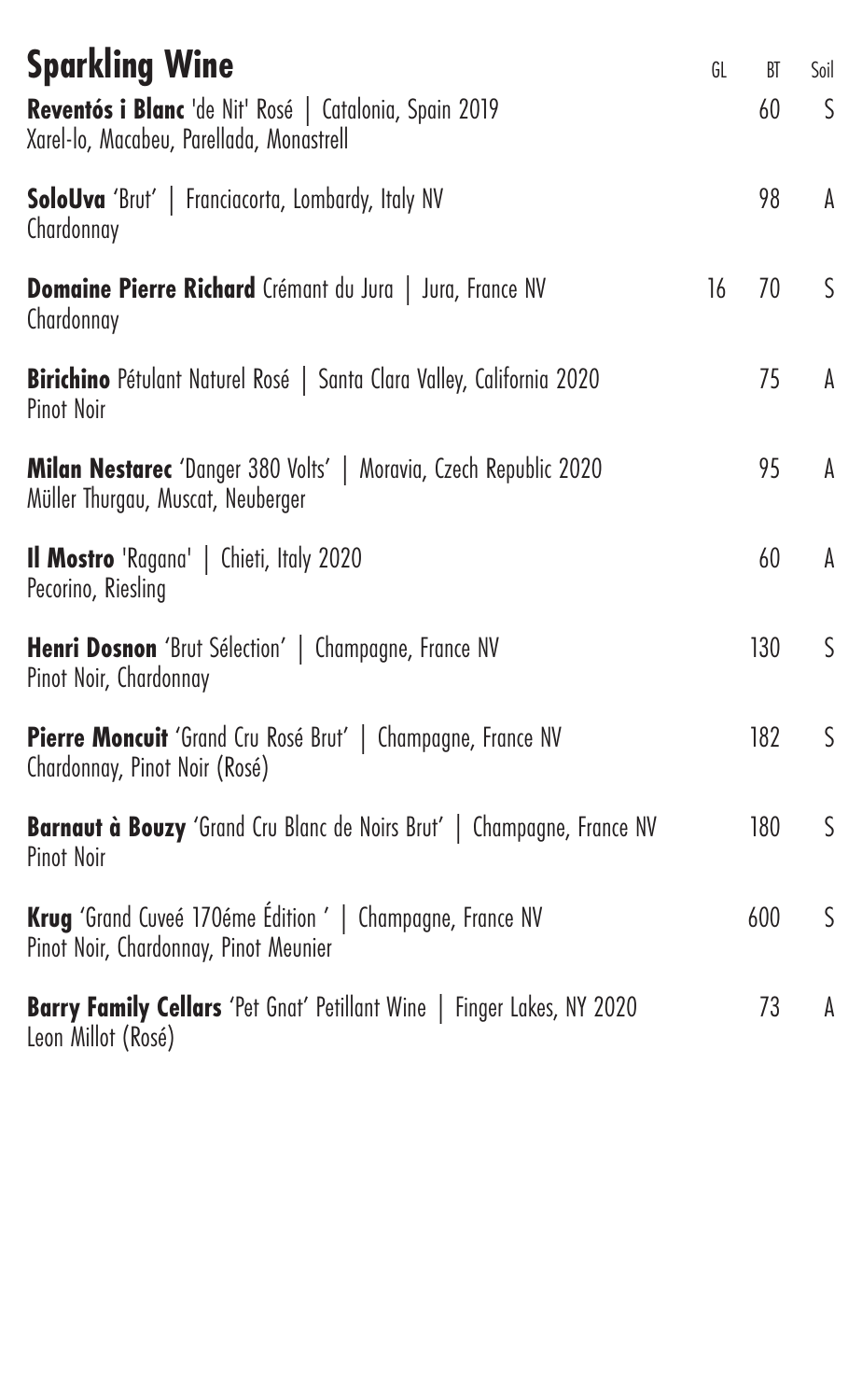<span id="page-6-0"></span>

| <b>White Wine</b><br>Zuri 'Txakoli'   Getariako Txakolina, Spain 2020<br>Hondarrabi Zuri                        | GL | BT<br>60 | Soil<br>S    |
|-----------------------------------------------------------------------------------------------------------------|----|----------|--------------|
| Old Westminster 'Blinded by the Light'   Westmindter, Maryland 2021<br>Grüner Veltliner, Vidal Blanc (Piquette) |    | 55       | A            |
| Peter Jakob Kühn 'Jacobus' Trocken   Mosel, Germany 2019<br>Riesling                                            | 14 | 65       | S            |
| Teutonic Wine Co. 'Pear Blossom Vineyard'   Columbia Gorge, Oregon 2020<br>Grüner Veltliner                     |    | 78       | A            |
| Grosset 'Alea'   Clare Valley, Australia 2019<br>Riesling                                                       |    | 70       | A            |
| Jolie Laide 'Mère'   Healdsburg, California 2021<br>Pinot Gris                                                  |    | 88       | A            |
| La Milla Rias Baixas, Spain 2018<br>Albarino                                                                    |    | 75       | S            |
| <b>Batard Langelier</b> 'Polaris'   Muscadet-Sevre et Maine, France 2020<br>Melon de Bourgogne                  | 13 | 60       | A            |
| The Furst Alsace, France 2018<br>Gewurztraminer                                                                 |    | 65       | $\mathbf{I}$ |
| <b>Vincent Carême</b> 'Spring'   Vouvray, France 2019<br>Chenin Blanc                                           |    | 60       | A            |
| Cantina Bolzano 'Bozen'   Südtirol-Alto Adige, Italy 2020<br>Pinot Bianco                                       | 13 | 60       | M            |
| <b>Domaine de Nozay</b> Sancerre, France 2020<br>Sauvignon Blanc                                                |    | 100      | S            |
| Where's Linus? Lake County, California 2020<br>Sauvignon Blanc                                                  |    | 70       | A            |
| <b>Domaine Truchetet</b> 'Bourgogne Aligoté'   Burgundy, France 2019<br>Aligoté                                 |    | 80       | A            |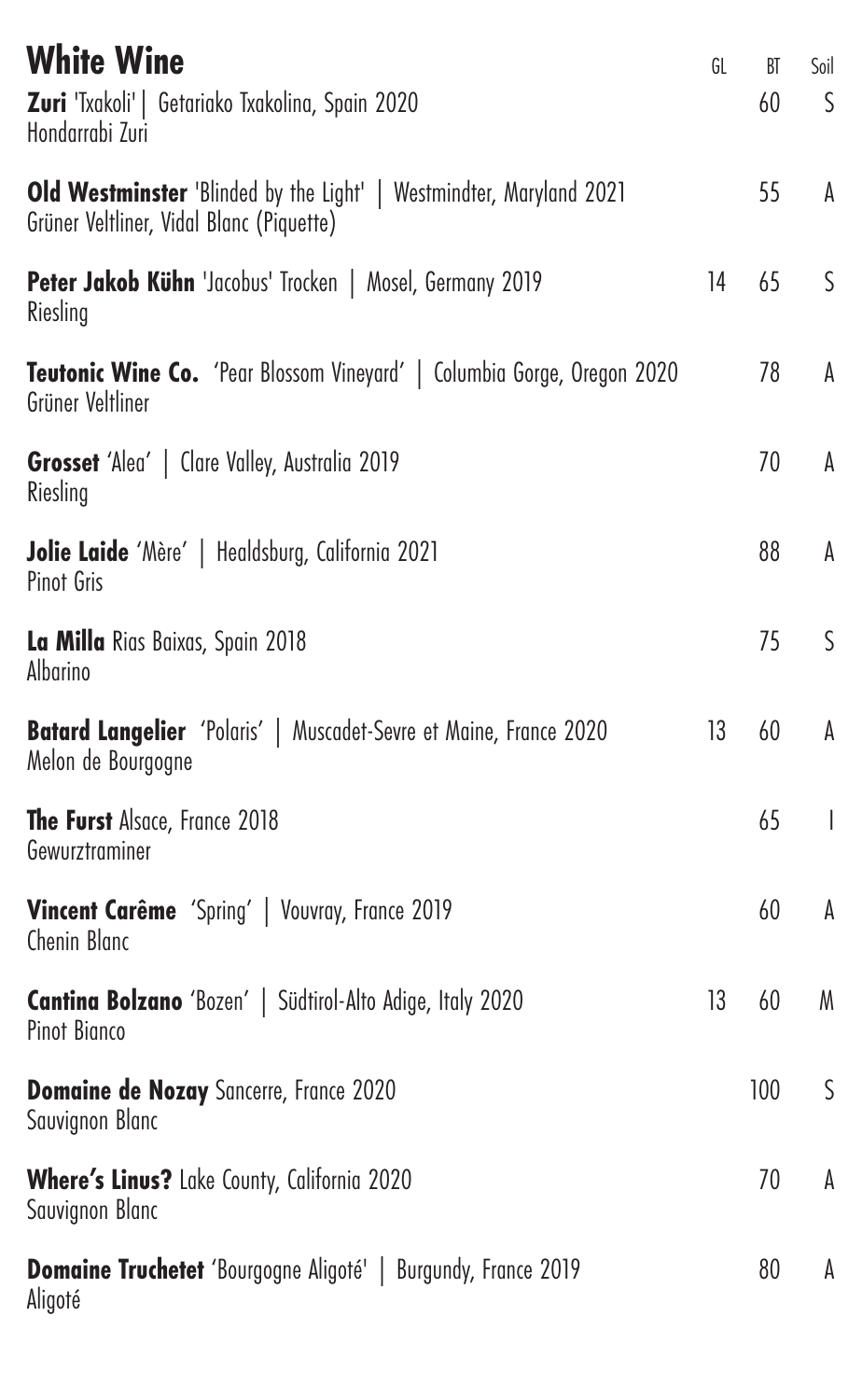| <b>White Wine</b>                                                                     | GL | BT  | Soil |
|---------------------------------------------------------------------------------------|----|-----|------|
| F.X. Pichler 'Ried Loibenberg' Smaragd   Wachau, Austria 2019<br>Grüner Veltliner     |    | 150 | S    |
| Mt. Eden Edna Valley, California 2019<br>Chardonnay                                   |    | 80  | A    |
| <b>Domaine Gilbert Picq</b> 'Dessus La Carrière'   Chablis, France 2019<br>Chardonnay |    | 115 | S.   |
| <b>Domaine Jean-Luc Mouillard</b> 'Bas de la Chaux'   Jura, France 2018<br>Chardonnay | 19 | 90  | S    |
| Hirsch Vineyards Sonoma, California 2020<br>Chardonnay                                |    | 170 | A    |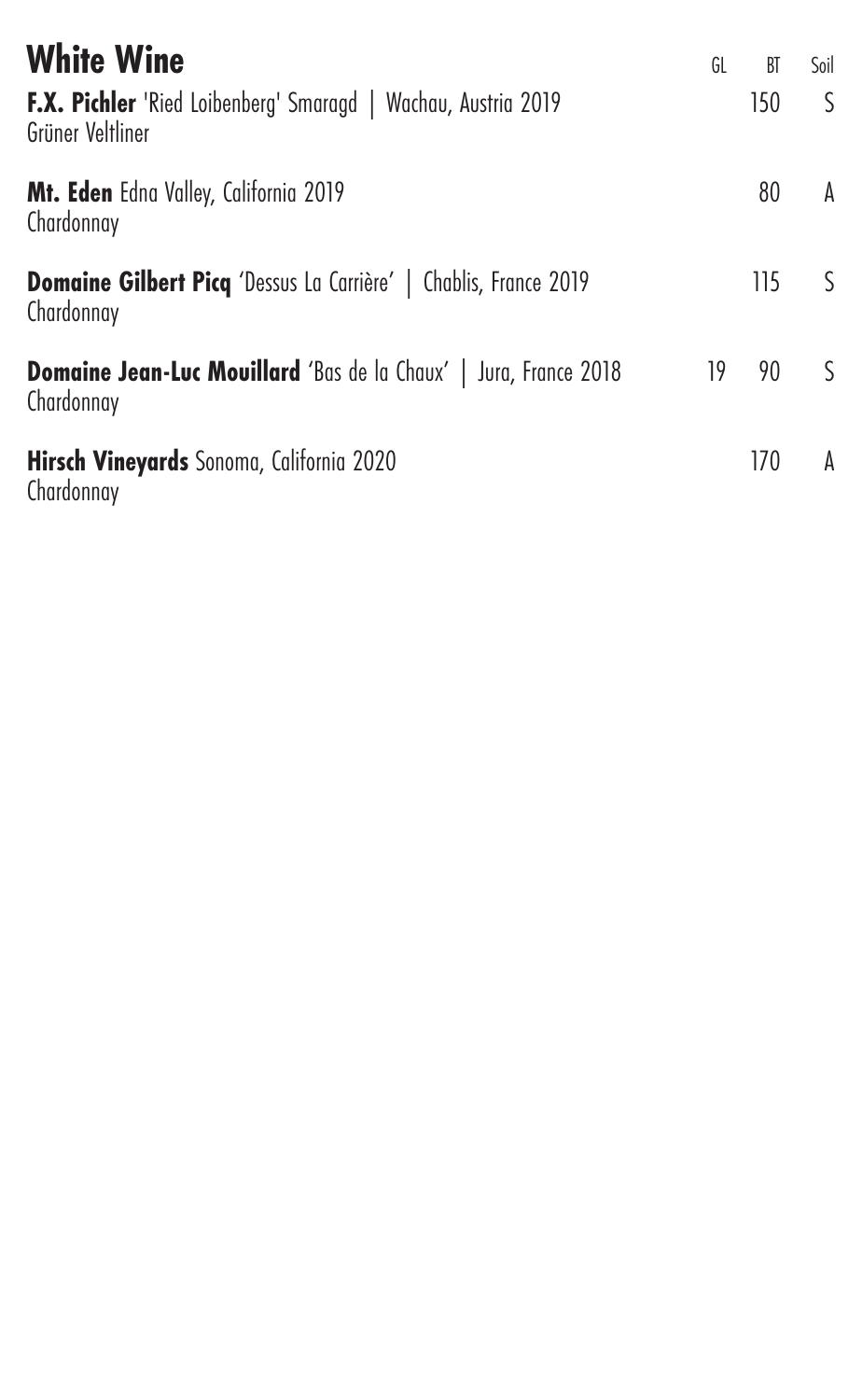| <b>Rosé &amp; Orange Wine</b>                                                                      | GL | BT  | Soil                     |
|----------------------------------------------------------------------------------------------------|----|-----|--------------------------|
| Angel Oak 'Rose'   Mendoza, Argentina 2020<br>Granache (Rosé)                                      | 13 | 60  | A                        |
| <b>Itxas Harri</b> 'Ŕoxa'   Navarra, Spain 2020<br>Garnacha                                        |    | 55  | S                        |
| <b>Vino Volta</b> Swan Valley, Australia 2021<br>Frontignac, Geruztraminer (Orange)                | 17 | 80  | A                        |
| <b>Müller? Müller? Müller?</b> Willamette Valley, Oregon 2020<br>Müller Thurgau (Orange)           |    | 70  | $\overline{\phantom{a}}$ |
| Costador 'La Metamorphika'   Conca de Barberà, Spain 2019<br>Macabeu (Orange)                      |    | 90  | S                        |
| Vino di Anna 'Jeudi 15'   Sicily, Italy 2020<br>Nerello Mascalese, Alicante, Grenanico (Rosé)      |    | 95  | $\overline{1}$           |
| <b>Scribe</b> 'Estate'   Carneros, California 2021<br>Pinot Noir (Rosé)                            |    | 85  | A                        |
| <b>Christina</b> Carnuntum, Austria 2021<br>Zweigelt (Rosé)                                        |    | 60  | A                        |
| <b>Martha Stoumen</b> 'Rosato'   Mendocino, California 2021<br>Nero d'Avola (Rosé)                 |    | 95  | A                        |
| <b>Vino di Anna</b> 'Palmento Bianco'   Sicily, Italy 2020<br>Catarratto, Insolia, Grillo (Orange) |    | 75  | $\overline{\phantom{a}}$ |
| Costador 'La Metamorphika'   Conca de Barberà, Spain 2020<br>Xarel-lo Brisat (Orange)              |    | 98  | S                        |
| Damijan Venezia Giulia, Friuli 2018<br>Pinot Grigio (Orange)                                       |    | 150 | A                        |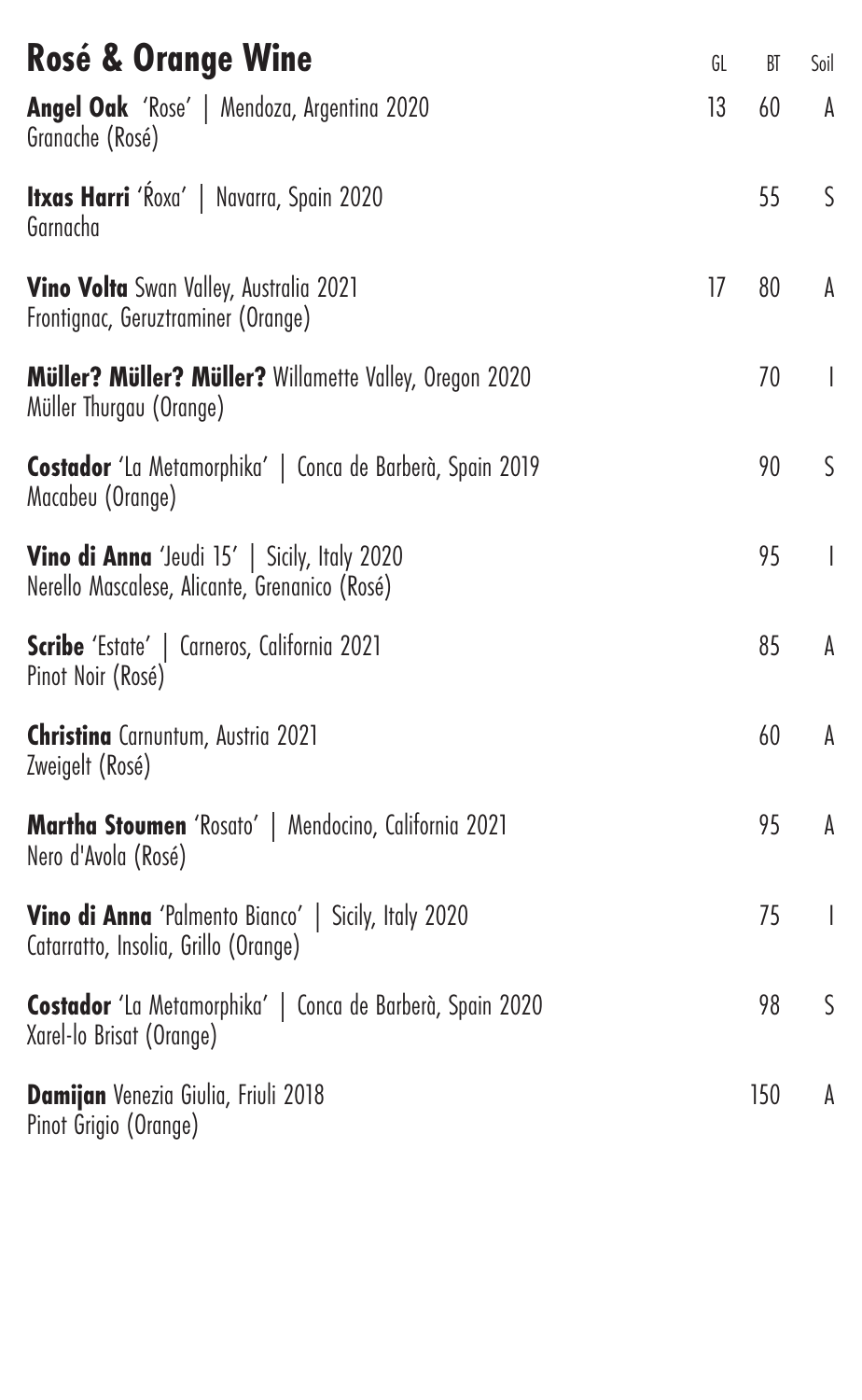<span id="page-9-0"></span>

| <b>Red Wine</b>                                                                                     | GL | BT  | Soil                     |
|-----------------------------------------------------------------------------------------------------|----|-----|--------------------------|
| Angel Oak Mendoza, Argentina 2020<br>Malbec                                                         | 20 | 94  | A                        |
| Angel Oak 'Assemblage Reserva'   Mendoza, Argentina 2019<br>Cabernet Sauvignon, Malbec              |    | 95  | A                        |
| Itxas Harri 'Beltza'   Navarra, Spain 2020<br>Garnacha                                              |    | 45  | S                        |
| <b>Domaine A. Pegaz</b> Brouilly, Beaujolais, France 2019<br>Gamay                                  |    | 60  | $\overline{1}$           |
| <b>Domaine de la Chevalerie</b> 'Diptyque'   Bourgueil, Loire Valley, France 2018<br>Cabernet Franc |    | 65  | A                        |
| Vinous Obscura 'Kék Bika'   Willamette Valley, Oregon 2020<br>Agria, Blaufränkisch, Zweigelt        |    | 70  | $\overline{\phantom{a}}$ |
| Vino di Anna 'Palmento'   Sicily, Italy 2020<br>Nerello Mascalese, Nerello Cappuccio                |    | 85  | $\overline{1}$           |
| <b>Iuli</b> 'Rossore'   Piedmont, Italy 2017<br>Barbera                                             | 15 | 70  | S                        |
| Joseph Voillot 'Les Fremiets 1 er Cru'   Volnay, Burgundy, France 2019<br>Pinot Noir                |    | 285 | A                        |
| Joseph Voillot 'Vielles Vignes'   Pommard, Burgundy, France 2018<br>Pinot Noir                      |    | 210 | A                        |
| The Withers 'Charles Vineyard'   Alexander Valley, California 2016<br>Pinot Noir                    |    | 118 | A                        |
| St. Innocent 'Shea Vineyard'   Willamette Valley, Oregon 2016<br>Pinot Noir                         |    | 160 | A                        |
| Golden Cluster 'Noburg-Oregon'   Willamette Valley, Oregon 2020<br>Pinot Noir                       | 19 | 90  | $\overline{1}$           |
| <b>Dionystic</b> 'For Bruce'   Willamette Valley, Oregon 2018<br>Syrah                              |    | 65  | $\overline{\phantom{a}}$ |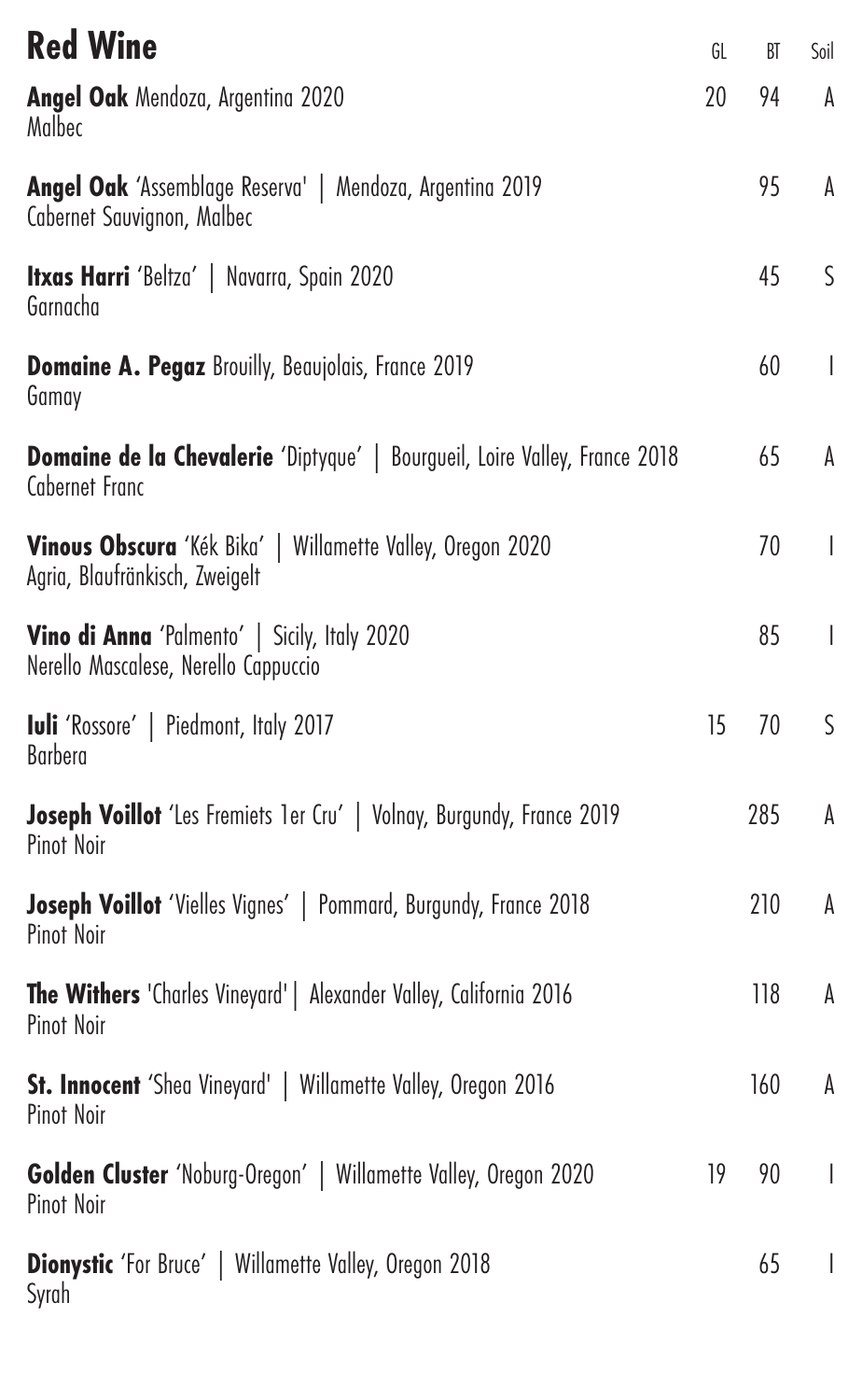| <b>Red Wine</b>                                                                                                | GL | BT  | Soil           |
|----------------------------------------------------------------------------------------------------------------|----|-----|----------------|
| Jolie Laide 'Dans le Vide'   Healdsburg, California 2021<br>Trousseau Noir, Cabernet Pfeffer, Valdiguié, Gamay |    | 105 | A              |
| <b>Melini</b> Chianti Classico Riserva   Tuscany, Italy 2017<br>Sangiovese                                     |    | 80  | A              |
| The Withers 'In Hand'   Mendocino County, California 2016<br>Mouvèdre, Syrah                                   |    | 75  | A              |
| <b>Château De Beaucastel</b> Châteauneuf-du-Pape   Rhône Valley, France 2006<br>Grenache, Mouvèdre, Syrah      |    | 315 | A              |
| <b>Tenuta Buon Tempo</b> 'p.56'   Brunello di Montalcino, Italy 2013<br>Sangiovese                             |    | 190 | A              |
| Franck Balthazar 'Cuvee Casimir'   Cornas, Rhône Valley, France 2017<br>Syrah                                  |    | 228 | A              |
| Elqui Wines Valle del Elqui, Chile 2017<br>Carménère                                                           | 14 | 65  | M              |
| Grifalco 'Gricos' Aglianico Del Vulture   Basilicata, Italy 2018<br>Aglianico                                  |    | 65  | $\overline{1}$ |
| Remelluri Rioja Reserva   Rioja, Spain 2014<br>Tempranillo, Garnacha, Graciano                                 |    | 105 | A              |
| <b>Alvaro Palacios</b> 'Camins del Priorat'   Priorat, Spain 2020<br>Garnacha, Samsó, Cabernet Sauvignon       |    | 75  | S              |
| Château Haut-Monplaisir Cahors, France 2017<br>Malbec                                                          |    | 65  | S              |
| Château Musar 'Rouge'   Bekaa Valley, Lebanon 2012<br>Cabernet Sauvignon, Cinsault, Carignan                   |    | 200 | S              |
| Domaine de Trevallon Alpilles, Provence, France 2018<br>Cabernet Sauvignon, Syrah                              |    | 242 | S              |
| Château Cheval Brun Saint-Émilion Grand Cru, France 2016<br>Merlot, Cabernet Sauvignon, Cabernet Franc         |    | 100 | A              |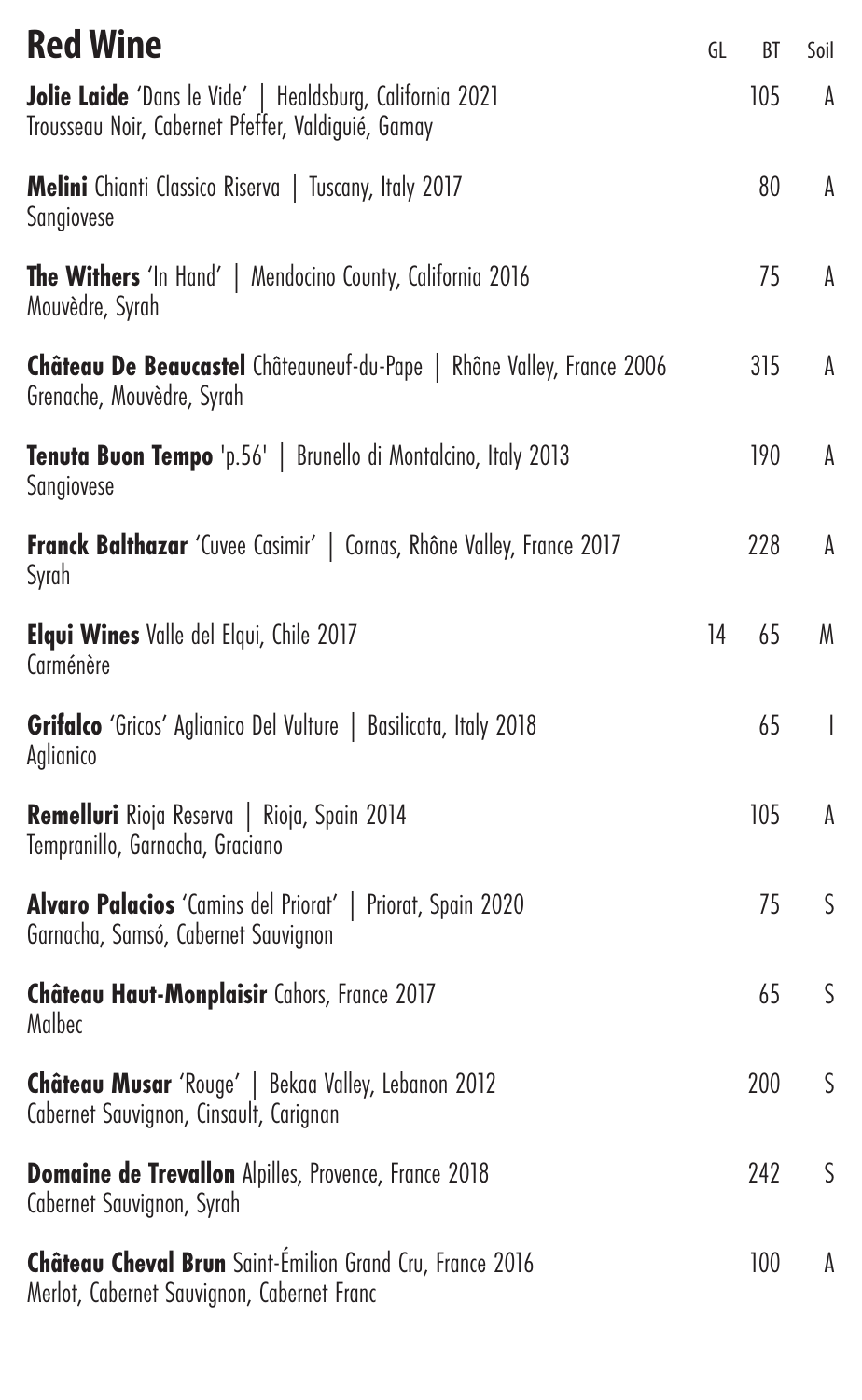| <b>Red Wine</b><br><b>Conterno Nervi</b> Gattinara, Italy 2018<br><b>Nebbiolo</b>                   | GL | BT<br>223 | Soil<br>A |
|-----------------------------------------------------------------------------------------------------|----|-----------|-----------|
| Nada 'Casot'   Barbaresco, Italy 2018<br>Nebbiolo                                                   |    | 115       | A         |
| Franco Conterno 'Pietrin'   Barolo, Italy 2016<br>Nebbiolo                                          |    | 155       | A         |
| <b>Matthiasson</b> 'Village'   Napa Valley, California 2020<br>Cabernet Sauvignon                   |    | 110       | A         |
| Band of Vintners 'Consortium'   Napa Valley, California 2018<br>Cabernet Sauvignon                  |    | 95        | A         |
| <b>Mount Eden Winery</b> 'Estate'   Santa Cruz Mountains, California 2016<br>Cabernet Sauvignon     |    | 255       | S         |
| Reynolds Family Winery 'Estate'   Napa Valley, California 2017<br>Cabernet Sauvignon                |    | 175       | A         |
| <b>Ridge</b> 'Lytton Springs'   Sonoma County, California 2019<br>Zinfandel, Petite Sirah, Carignan |    | 125       | S         |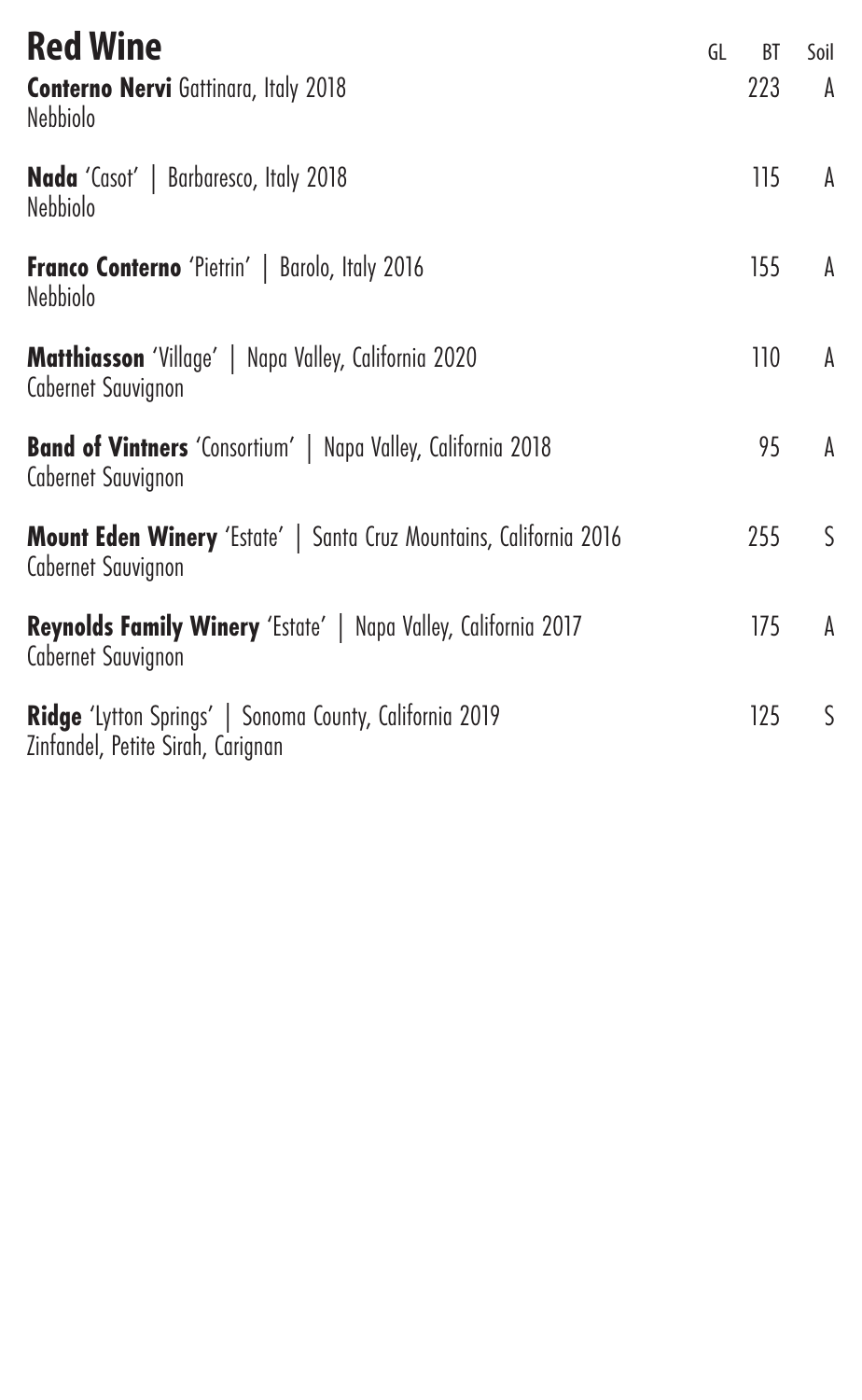<span id="page-12-0"></span>

| <b>Dessert Wine</b><br>Fattoria Montellori Vin Santo del Chianti   Chianti, Italy 2012 | 14 |
|----------------------------------------------------------------------------------------|----|
| <b>Trebbiano</b>                                                                       |    |
| Moulin Tochais Coteaux du Layon   Loire Valley, France 1985<br>Chenin Blanc            | 16 |
| <b>Moulin Tochais</b> Coteaux du Layon   Loire Valley, France 2005<br>Chenin Blanc     | 16 |
| Royal Tokaji 5 Puttonyos Aszú   Tokaji, Hungary 2016<br>Furmint, Hárslevelü            | 19 |
| Domaine de Rancy Riversaltes Ambré   Riversaltes, France 2001<br>Macabeu               | 15 |
| <b>Domaine La Tour Vieille</b> 'Rimage'   Banyuls, France 2019<br>Grenache             | 15 |

# <span id="page-12-1"></span>**Vermouth & Aromatized Wines**

| <b>Carpano Antica Milan, Italy</b>       | 8  |
|------------------------------------------|----|
| <b>Cocchi Americano Asti, Italy</b>      | 8  |
| <b>Cocchi Barolo Chianto Asti, Italy</b> | 15 |
| <b>Cocchi Dopo Teatro Asti, Italy</b>    | 8  |
| <b>Cocchi Rosa Asti, Italy</b>           | 8  |
| Cocchi Vermouth di Torino Asti, Italy    | 8  |
| <b>Garden to Glass Nashville, TN</b>     | 9  |
| <b>Mulassano</b> Pietmont, Italy         | 8  |
| Punt E Mes Milan, Italy                  | 10 |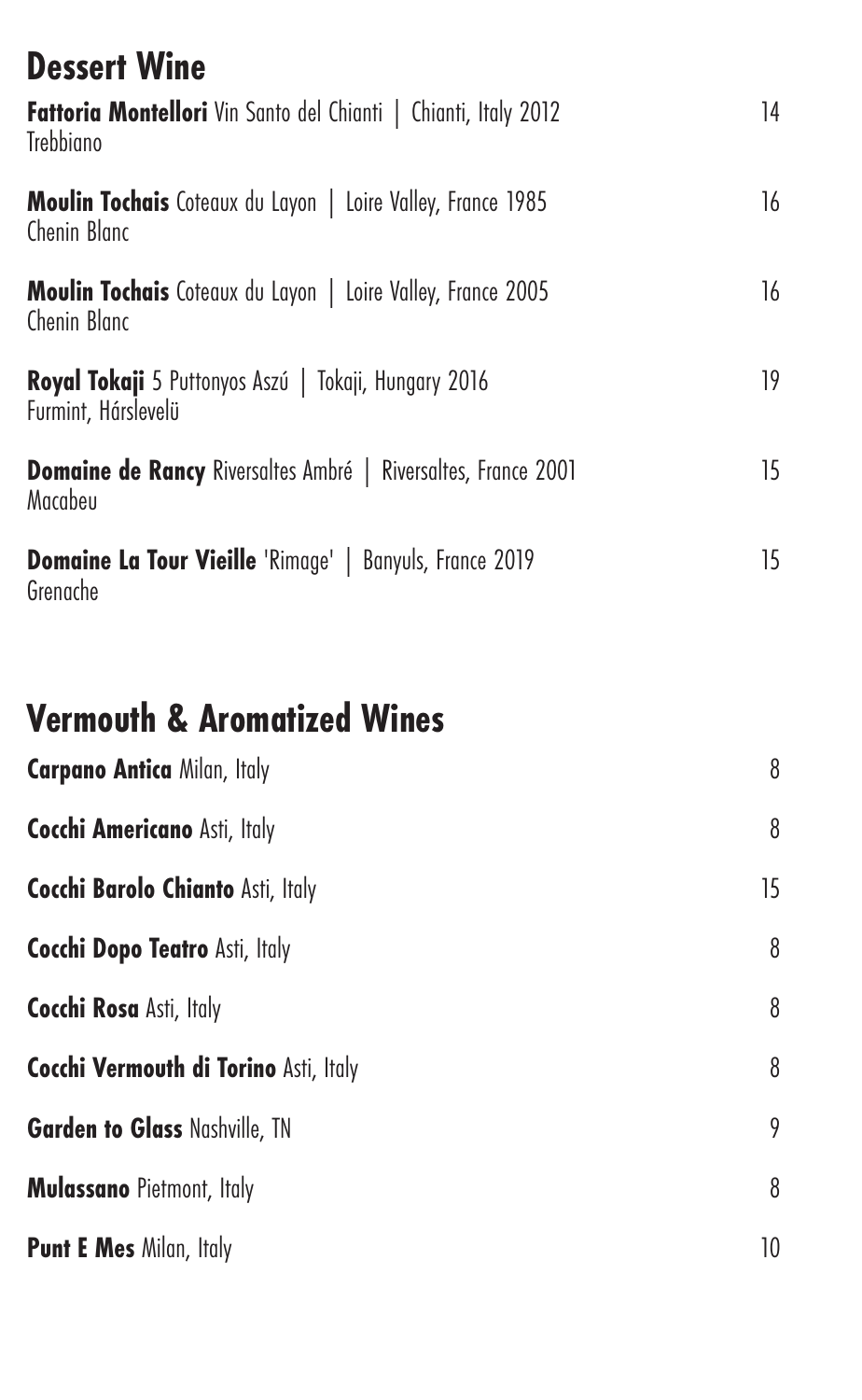<span id="page-13-0"></span>

| <b>Sherry, Port, &amp; Madeira</b>                                                                              |    |
|-----------------------------------------------------------------------------------------------------------------|----|
| Bodegas Yuste 'Aurora'   Jerez de la Frontera, Spain<br>Oloroso                                                 | 10 |
| Valdespino 'Inocente'   Jerez de la Frontera, Spain<br>Fino                                                     | 11 |
| Quinta do Tedo LBV   Duoro, Portugal 2015<br>Touriga Nacional, Touriga Franca, Tinta Roriz                      | 15 |
| <b>Quinta do Tedo</b> 6 Year Ruby Reserve   Duoro, Portugal NV<br>Touriga Nacional, Touriga Franca, Tinta Roriz | 15 |
| Quinta do Tedo 8 Year Tawny   Duoro, Portugal NV<br>Touriga Franca, Tinta Barroca, Rutete                       | 15 |
| <b>Rare Wine Co.</b> 'Charleston'   Madeira, Portugal<br>Sercial                                                | 16 |
| <b>Rare Wine Co.</b> 'Savannah'   Madeira, Portugal<br>Verdelho                                                 | 15 |
| <b>Rare Wine Co.</b> 'Baltimore Rainwater'   Madeira, Portugal<br>Tinta Negramole                               | 14 |
| <b>Rare Wine Co.</b> 'Boston'   Madeira, Portugal<br>Bual                                                       | 15 |
| <b>Rare Wine Co.</b> 'George Washington Special Reserve'   Madeira, Portugal<br>Malvasia, Tinta Negramole       | 20 |
| <b>Rare Wine Co.</b> 'New York'   Madeira, Portugal<br>Malmesy                                                  | 16 |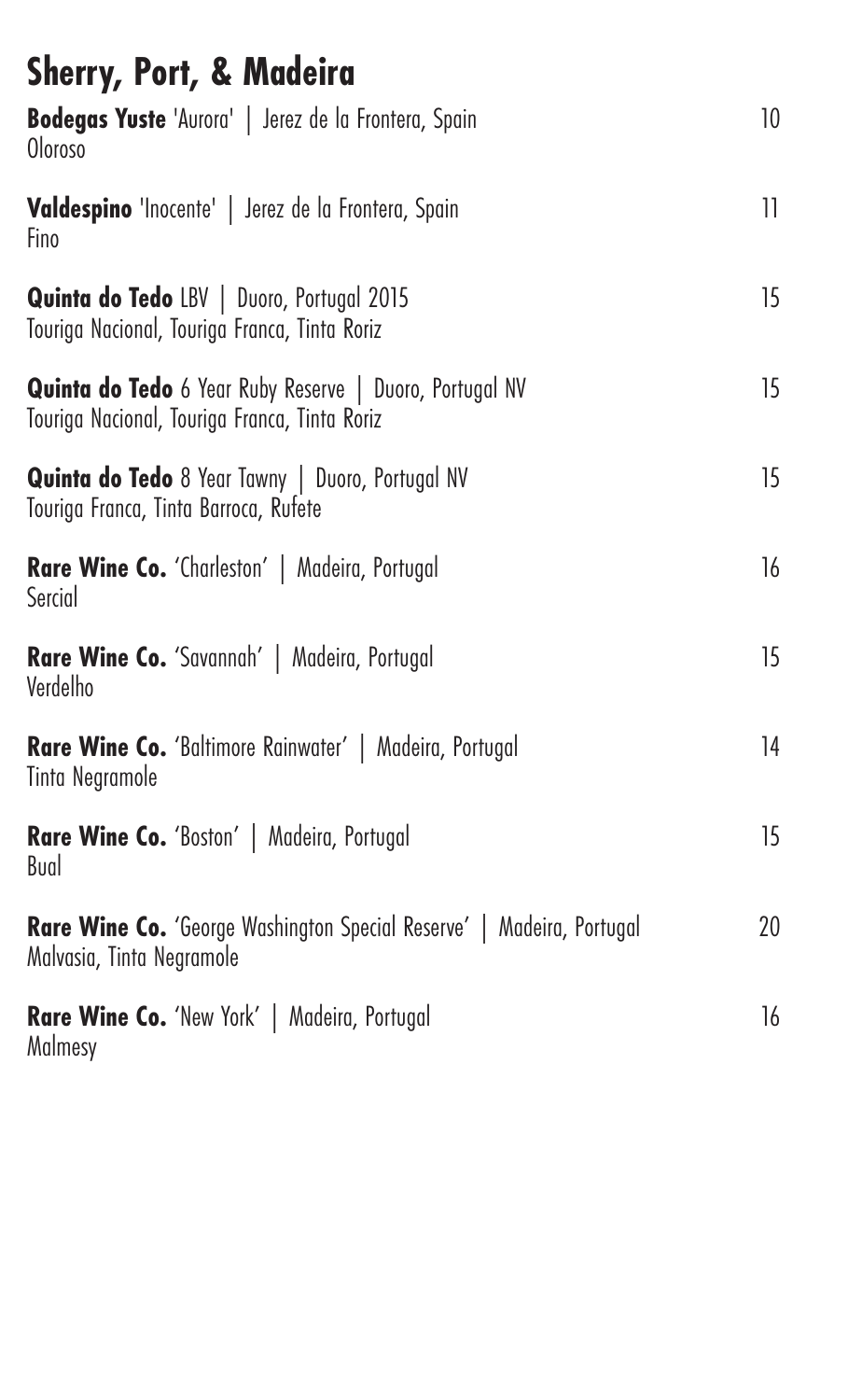# <span id="page-14-0"></span>*HUSK Whiskey*

*Whiskey flows through the fountain of youth at Husk, keeping our historic building's bones sturdy and strong. Corn is even more revered, hence our name, Husk, the outer protective layer that cuddles the golden kernels of goodness, giving Bourbon whiskey its fantastic character and texture. We invite you to partake in a brown water journey while in our halls, and we promise you won't regret it, not even tomorrow.*

<span id="page-14-1"></span>

| <b>HUSK Single Barrels</b>                                                 | loz 2oz |
|----------------------------------------------------------------------------|---------|
| Belle Meade 10 Year HUSK Madeira Cask Finish   Nashville, TN   115.6 proof | 20 40   |
| Willett Family Estate 5yr HUSK Barrel 3232   Bardstown, KY   118.6 proof   | 20 40   |
| Willett Family Estate 5yr HUSK Barrel 3233   Bardstown, KY   119.2 proof   | 20 40   |

#### <span id="page-14-2"></span>**Rarities**

| 35 70  |
|--------|
| 27 54  |
| 35 70  |
| 52 104 |
| 35 70  |
| 20 40  |
| 25 50  |
| 18 36  |
| 50 100 |
|        |

### <span id="page-14-3"></span>**Flights** 1oz per pour

#### **Finishing Touch** 72

*Knob Creek* Twice Barreled Rye | Claremont, KY | 100 proof *Michter's* Toasted Barrel | Louisville, KY | 91.4 proof *Angel's Envy* Cask Strength | Louisville, KY | 120.7 proof

#### **Battle of Bardstown** 56

*Bardstown Bourbon Co.* Fusion Series | Bardstown, KY | 97.9 proof *Bardstown Bourbon Co.* Discovery Series | Bardstown, KY | 104 proof *Bardstown Bourbon Co.* The Prisoner Series | Bardstown, KY | 100 proof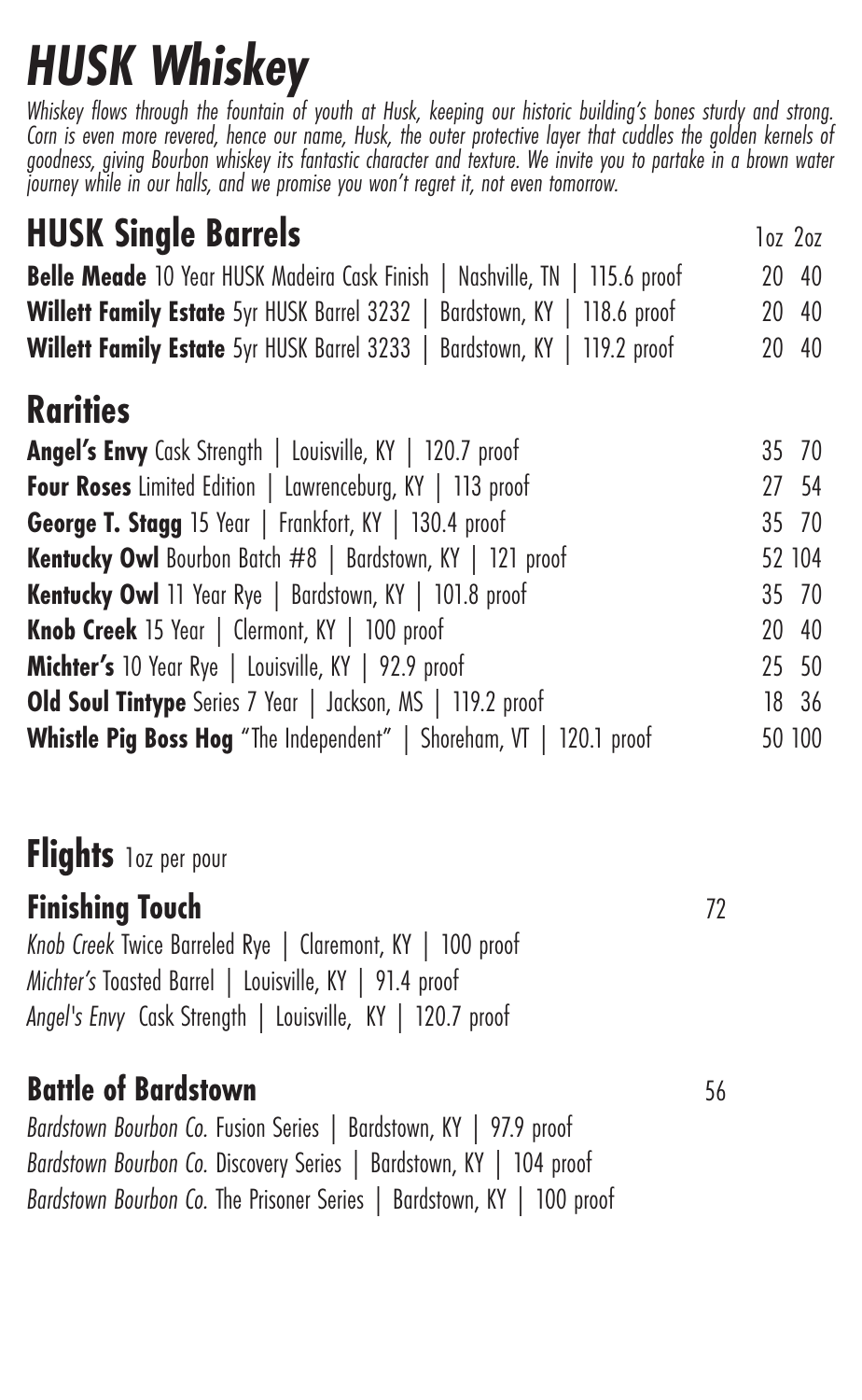<span id="page-15-0"></span>

| <b>Bourbon</b>                                                        | $2$ oz  |
|-----------------------------------------------------------------------|---------|
| Angel's Envy Louisville, KY   86.6 proof                              | 18      |
| Bardstown Bourbon Co. Discovery Series   Bardstown, KY   104 proof    | 42      |
| Bardstown Bourbon Co. Fusion Series   Bardstown, KY   97.9 proof      | 20      |
| Bardstown Bourbon Co. The Prisoner Series   Bardstown, KY   100 proof | 50      |
| Barrel Bourbon Cask Strength 9 Year   Louisville, KY   109.4 proof    | 30      |
| <b>Basil Hayden</b> Clermont, KY   80 proof                           | 16      |
| <b>Blade &amp; Bow</b> Louisville, KY   91 proof                      | 16      |
| <b>Blue Note</b> Memphis, TN   93 proof                               | 12      |
| <b>Buffalo Trace</b> Frankfort, KY   90 proof                         | 12      |
| Castle & Key Frankfort, KY   98 proof                                 | 14      |
| Eagle Rare 10 Year   Frankfort, KY   92 proof                         | 16      |
| Elijah Craig Small Batch   Bardstown, KY   94 proof                   | 14      |
| Elijah Craig Barrel Proof   Bardstown, KY   123.6 proof               | 26      |
| Four Roses Small Batch Select   Lawrenceburg, KY   104 proof          | 22      |
| <b>Garrison Bros.</b> Hye, TX   94 proof                              | 28      |
| Henry McKenna 10 Year   Bardstown, KY   100 proof                     | 14      |
| High Wire Jimmy Red   Charleston, SC   95 proof                       | 40      |
| <b>Hirsch</b> The Horizon   Bardstown, KY   92 proof                  | 14      |
| James E. Pepper Lexington, KY   100 proof                             | 13      |
| Kentucky Vintage Bardstown, KY   90 proof                             | $12 \,$ |
| Legent Clermont, KY   94 proof                                        | 15      |
| Michter's Small Batch   Louisville, KY   91.4 proof                   | 16      |
| Michter's Toasted Barrel   Louisville, KY   91.4 proof                | 38      |
| Nelson Bros. Classic   Nashville, TN   93.3 proof                     | $12 \,$ |
| Nelson Bros. Reserve   Nashville, TN   107.8 proof                    | 18      |
| New Riff Single Barrel   Newport, KY   106.3 proof                    | 17      |
| Noah's Mill Bardstown, KY   114 proof                                 | 20      |
| Nulu Bourbon Reserve   Lawrenceburg, IN   113 proof                   | 23      |
| Old Dominick Huling Station   Memphis, TN   100 proof                 | 14      |
| Old Forester 1897   Louisville, KY   100 proof                        | 15      |
| Old Forester 1910   Louisville, KY   93 proof                         | 18      |
| Old Forester 1920   Louisville, KY   115 proof                        | 22      |
| Pinhook High Proof   Versailles, KY   119.9 proof                     | 17      |
| Pinhook Versailles, KY   94 proof                                     | 14      |
| Short Mountain Woodbury, TN   100 proof                               | 24      |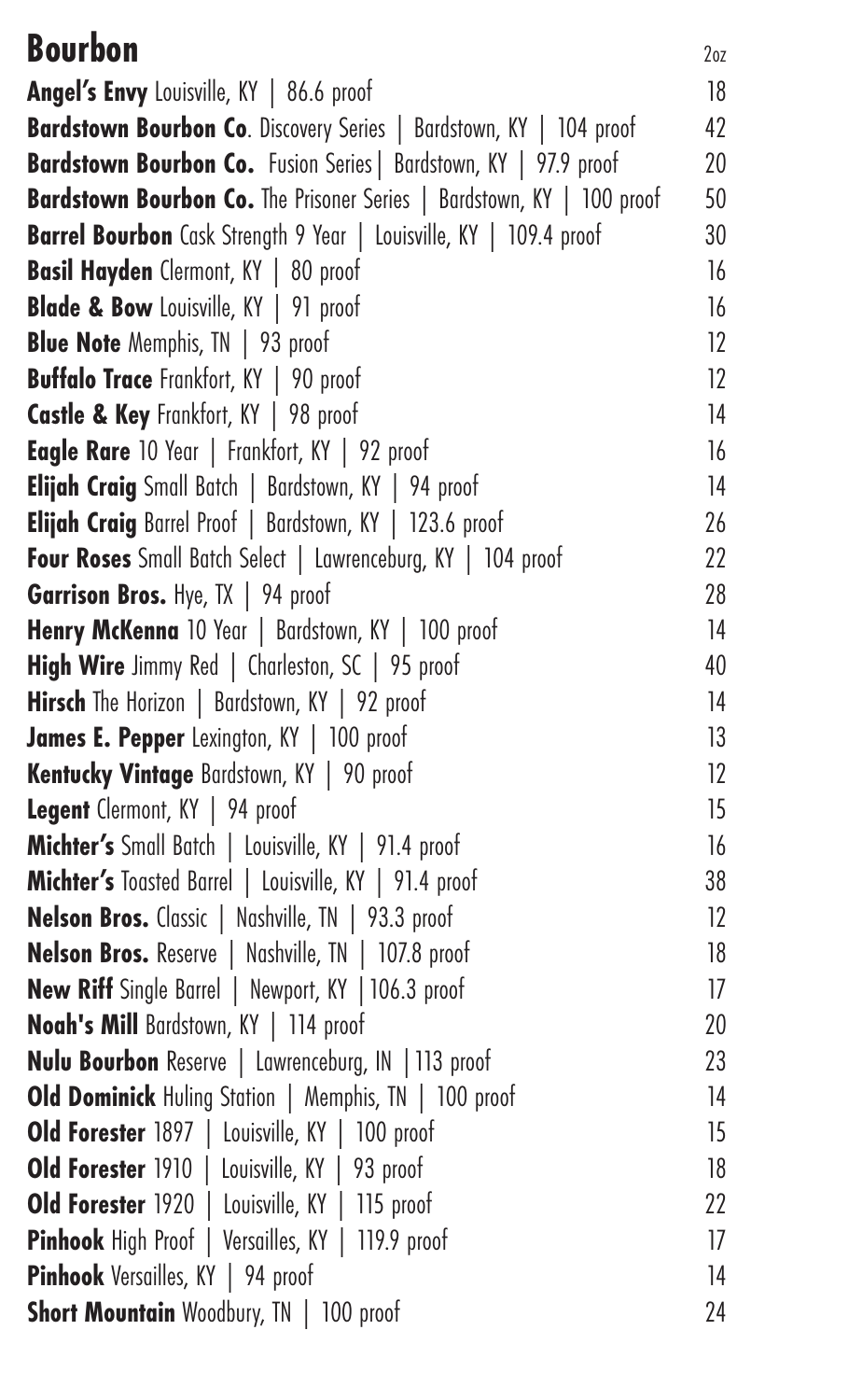<span id="page-16-0"></span>

| <b>Bourbon</b>                                                        | 2 <sub>0z</sub> |
|-----------------------------------------------------------------------|-----------------|
| <b>Smoke Wagon</b> Small Batch   Las Vegas, NV   100 proof            | 16              |
| Widow Jane 10 Year   Brooklyn, NY   91 proof                          | 26              |
| Wild Turkey Rare Breed   Lawrenceburg, KY   116.8 proof               | 18              |
| Wild Turkey Longbranch   Lawrenceburg, KY   86 proof                  | 15              |
| Woodford Double Oaked   Versailles, KY   90.4 proof                   | 20              |
| <b>Rye</b>                                                            | 2 <sub>0z</sub> |
| A. D. Laws Cask Strength   Denver, CO   123 proof                     | 28              |
| Angel's Envy Louisville, KY   100 proof                               | 29              |
| <b>Barrel</b> Rye Cask Strength 5 Year   Louisville, KY   117.5 proof | 30              |
| <b>Barrel</b> Rye Seagrass   Louisville, KY   118.22 proof            | 32              |
| <b>Basil Hayden</b> Clermont, KY   80 proof                           | 16              |
| Knob Creek Twice Barreled   Lexington, KY   100 proof                 | 35              |
| Michter's Single Barrel Rye   Louisville, KY   84.8 proof             | 16              |
| New Riff Small Batch   Newport, KY   100 proof                        | 14              |
| <b>New Riff</b> Single Barrel   Newport, KY   103.4 proof             | 19              |
| Pinhook Versailles, KY   93 proof                                     | 14              |
| Riverset Memphis, TN   93 proof                                       | 11              |
| Standard Proof Nashville, TN   80 proof                               | 10              |
| Treaty Oak 10 Year   Dripping Springs, TX   100 proof                 | 24              |
| Wild Turkey Rare Breed   Lawrenceburg, KY   112.2 proof               | 18              |
| <b>Whistle Pig</b> 10 Year   Shoreham, VT   100 proof                 | 26              |
| Whistle Pig 12 Year   Shoreham, VT   86 proof                         | 48              |
| <b>Whistle Pig</b> 15 Year   Shoreham, VT   92 proof                  | 56              |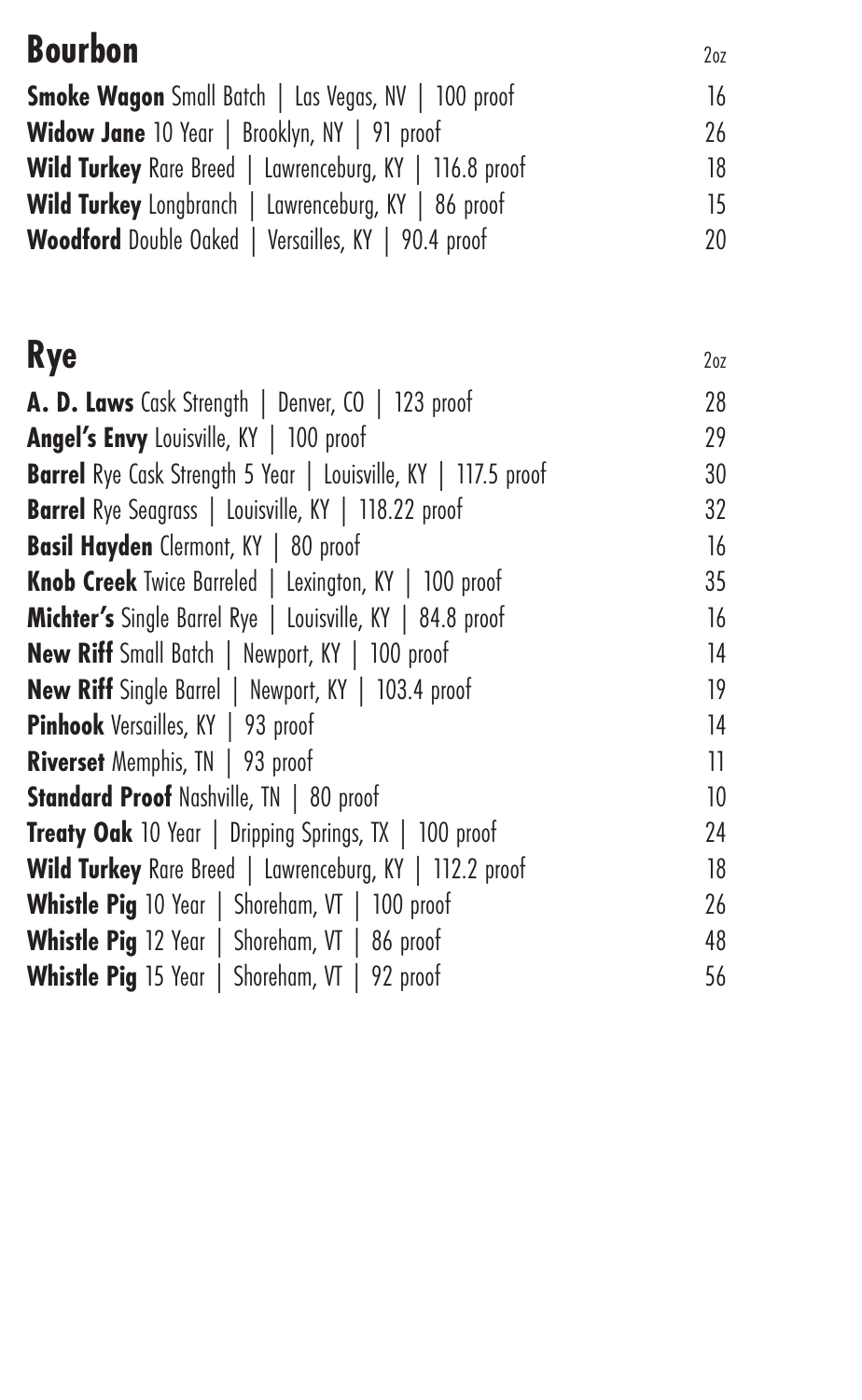### <span id="page-17-0"></span>**American**

| Leiper's Fork Bottled In Bond   Leiper's Fork, TN   100 proof | 30 |
|---------------------------------------------------------------|----|
| Nelson's Green Brier Nashville, TN   91 proof                 | 10 |
| St. George Baller Single Malt   Alameda, CA   94 proof        | 17 |
| <b>Uncle Nearest</b> 1884 Shelbyville, TN   93 proof          | 16 |

### <span id="page-17-1"></span>**International**

| Kura Rum Finish   Okinawa, Japan   80 proof                   | 20  |
|---------------------------------------------------------------|-----|
| <b>Nikka</b> From The Barrel   Miyagi, Japan   102.8 proof    | 30  |
| <b>Redbreast</b> 12 Year   Cork, Ireland   80 proof           | 26  |
| <b>Slane</b> Triple Casked   Boyne Valley, Ireland   80 proof | 11. |
| <b>The Yamazaki</b> 12 Year   Osaka, Japan   86 proof         | 35  |

# <span id="page-17-2"></span>**Scotch**

| <b>Dewar's</b> White Label   Perth, Scotland   80 proof                      | 10 |
|------------------------------------------------------------------------------|----|
| <b>Isle Of Jura</b> 10 Year   Jura, Scotland   80 proof                      | 16 |
| <b>Johnnie Walker</b> Blue Label   Kilmarnock, Scotland   80 proof           | 86 |
| Laphroaig 10 Year   Islay, Scotland   86 proof                               | 22 |
| <b>The Balvenie</b> Caribbean Cask 14 Year   Banffshire, Scotland   86 proof | 35 |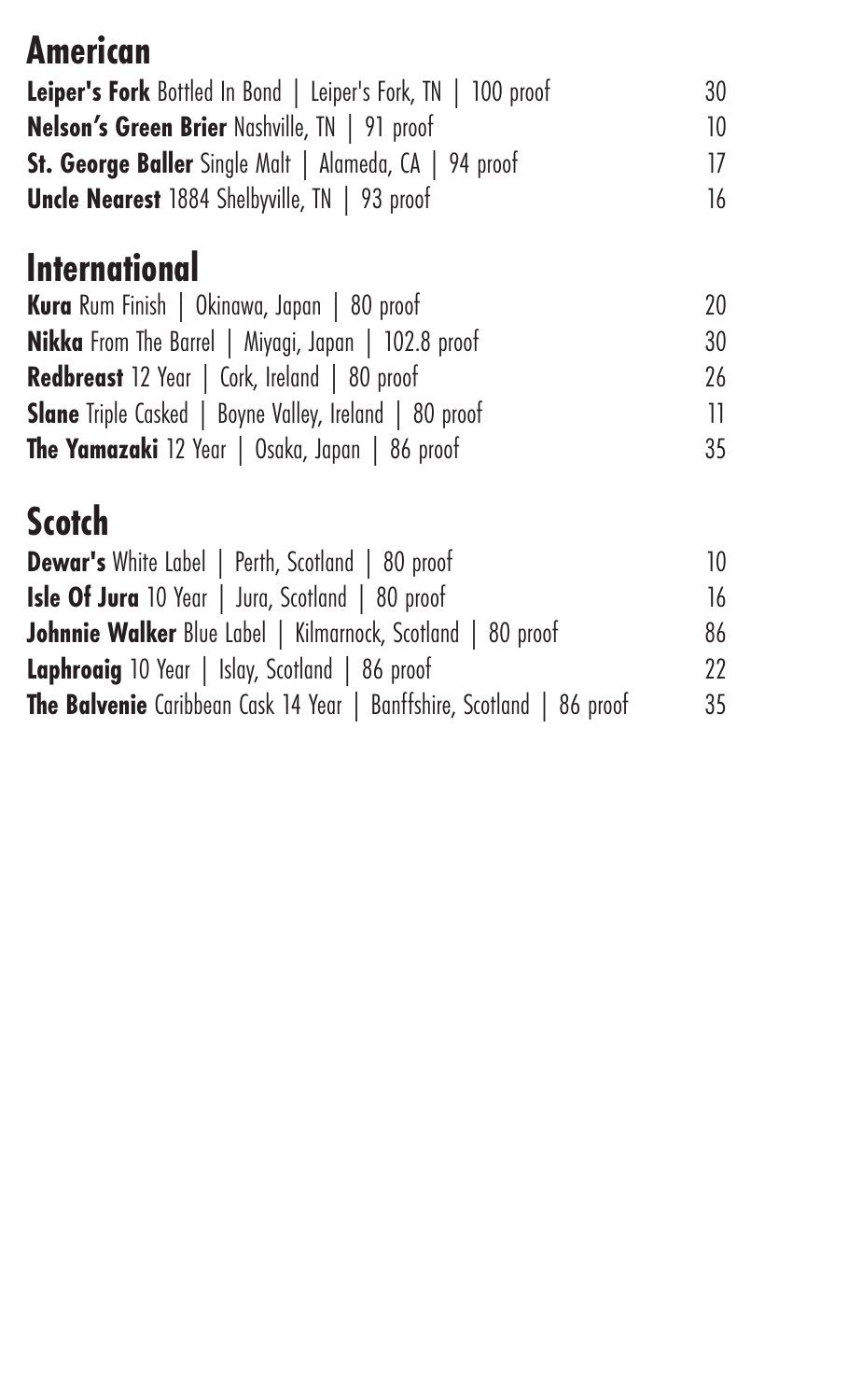# <span id="page-18-0"></span>*Spirits*

# <span id="page-18-1"></span>**Vodka**

| Cathead Jackson, MS   80 proof           |  |
|------------------------------------------|--|
| <b>Wheatley</b> Frankfort, KY   80 proof |  |

# <span id="page-18-2"></span>**Gin**

| <b>Bluecoat</b> Philadelphia, PA   94 proof                  | 14 |
|--------------------------------------------------------------|----|
| <b>Bols Genever</b> Amsterdam, NL   84 proof                 | 14 |
| Copper & Kings Old Tom   Louisville, KY   100 proof          | 14 |
| <b>Botanist</b> Islay, Scotland   92 proof                   | 16 |
| Empress Victoria, BC   85 proof                              | 12 |
| Fords London, England   90 proof                             | 10 |
| Mahon Baleares, Spain   82 proof                             | 14 |
| <b>Neversink</b> Port Chester, NY   90 proof                 | 14 |
| <b>Neversink</b> Reserve   Port Chester, NY   90 proof       | 18 |
| <b>Pinnix</b> Asheville, NC   92 proof                       | 15 |
| <b>Plymouth</b> Navy Stength   Plymouth, England   114 proof | 14 |
| Roby Marton Treviso, Italy   94 proof                        | 21 |
| Roku Osaka, Japan   86 proof                                 | 13 |
|                                                              |    |

## <span id="page-18-3"></span>**Agave & Sotol** 202

| Abre Ojos Reposado   Jalisco, Mexico   80 proof         | 14  |
|---------------------------------------------------------|-----|
| <b>Banhez</b> Espadin   Oaxaca, Mexico   84 proof       | 11. |
| Compoveda Extra Anejo   Jalisco, Mexico   80 proof      | 62  |
| <b>Don Fulano</b> Blanco   Jalisco, Mexico   80 proof   | 17  |
| <b>Don Fulano</b> Reposado   Jalisco, Mexico   80 proof | 22  |
| <b>Don Fulano</b> Anejo   Jalisco, Mexico   80 proof    | 26  |
| Mala Idea Ensamble   Oaxaca, Mexico   90 proof          | 17  |
| Mezcal Vago Elote Aquilino   Oaxaca, Mexico   100 proof | 17  |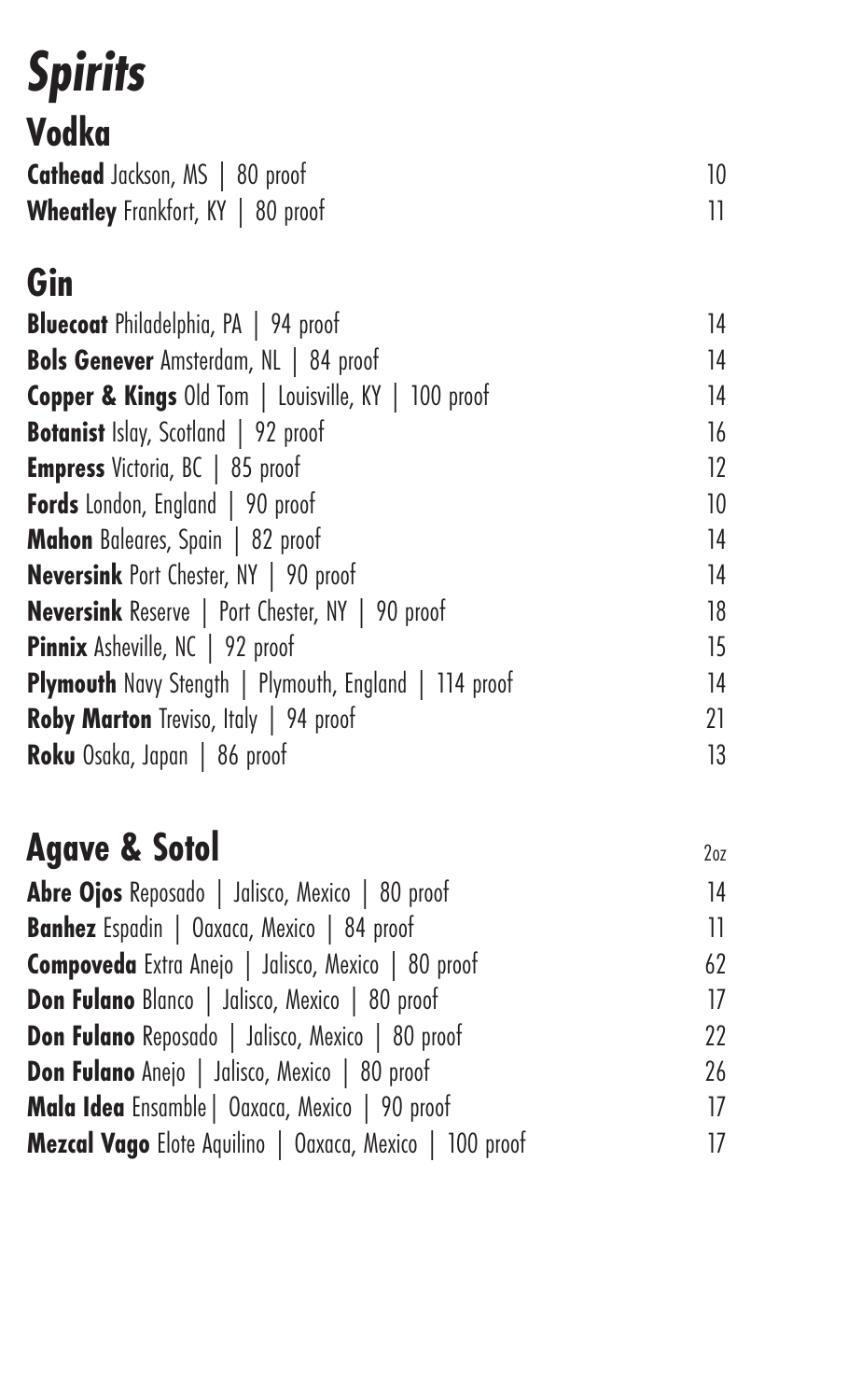### <span id="page-19-0"></span>**Rum**

| Brugal Anejo   Puerto Plata, Dominican Republic   100 proof          | 10 |
|----------------------------------------------------------------------|----|
| Hamilton Jamaican Pot Still Gold   Jamaica   93 proof                | 10 |
| Holmes Cay Fiji   92 proof                                           | 16 |
| Novo Fogo Silver Cachaça   Paraná, Brazil   80 proof                 | 13 |
| Plantation 3 Star   Jamaica, Barbados, Trinidad   92.4 proof         | 10 |
| <b>Plantation</b> Pineapple   Jamaica, Barbados, Trinidad   80 proof | 12 |
| Privateer "Nexus" Cask Strength   Ipswich, MA   118.4 proof          | 36 |
| <b>Privateer</b> New England White   Ipswich, MA   80 proof          | 13 |
| <b>Privateer</b> New England Reserve   Ipswich, MA   90 proof        | 15 |
| Santa Teresa Aragua Valley, Venezuela   80 proof                     | 16 |
| Smith and Cross Jamaica   114 proof                                  | 10 |
|                                                                      |    |

### <span id="page-19-1"></span>**Brandy**

| <b>Darroze</b> "Les Grands Assemblages" 20 Year   Bas-Armagnac, France   86 proof | 39  |
|-----------------------------------------------------------------------------------|-----|
| <b>Hennessy</b> Privilege VSOP   Cognac, France   80 proof                        | 32  |
| Lairds Apple Brandy Bonded   Scobeyvile, NJ   100 proof                           | 10  |
| Lairds Apple Brandy Single Barrel   Scobeyvile, NJ   127.6 proof                  | 24  |
| Casa Bianchi 'Grappa di Sicilia' Sicily, Italy   76 proof                         | 9   |
| Pisco 100 Pisco, Peru   82 proof                                                  | 10  |
| <b>Träkál</b> Patagonia, Chile   84 proof                                         | 15  |
| <b>Liqueurs</b>                                                                   | 207 |

<span id="page-19-2"></span>

| Bénédictine Fécamp, France   80 proof                      | 14 |
|------------------------------------------------------------|----|
| <b>Chartreuse</b> Green   Voiron, France   110 proof       | 23 |
| <b>Chartreuse</b> Green VEP   Voiron, France   108 proof   | 38 |
| <b>Chartreuse</b> Yellow   Voiron, France   80 proof       | 22 |
| <b>Chartreuse</b> Yellow VEP   Voiron, France   108 proof  | 36 |
| <b>Cherry Heering</b> Copenhagan, Denmark   43.6 proof     | 12 |
| Crème Yvette France   55.5 proof                           | 12 |
| <b>Frangelico</b> Sesteo San Giovanni, Italy   80 proof    | 8  |
| Giffard Banane Du Brasil Angers, France   50 proof         | 8  |
| Giffard Pineapple Angers, France   50 proof                | 8  |
| <b>Grand Marnier</b> Cognac, France   80 proof             | 10 |
| Luxardo Amaretto di Saschira   Torreglia, Italy   56 proof | 8  |
| <b>Luxardo</b> Marascino   Torreglia, Italy   64 proof     | 8  |
| <b>Pimm's</b> London, England   50 proof                   | 8  |